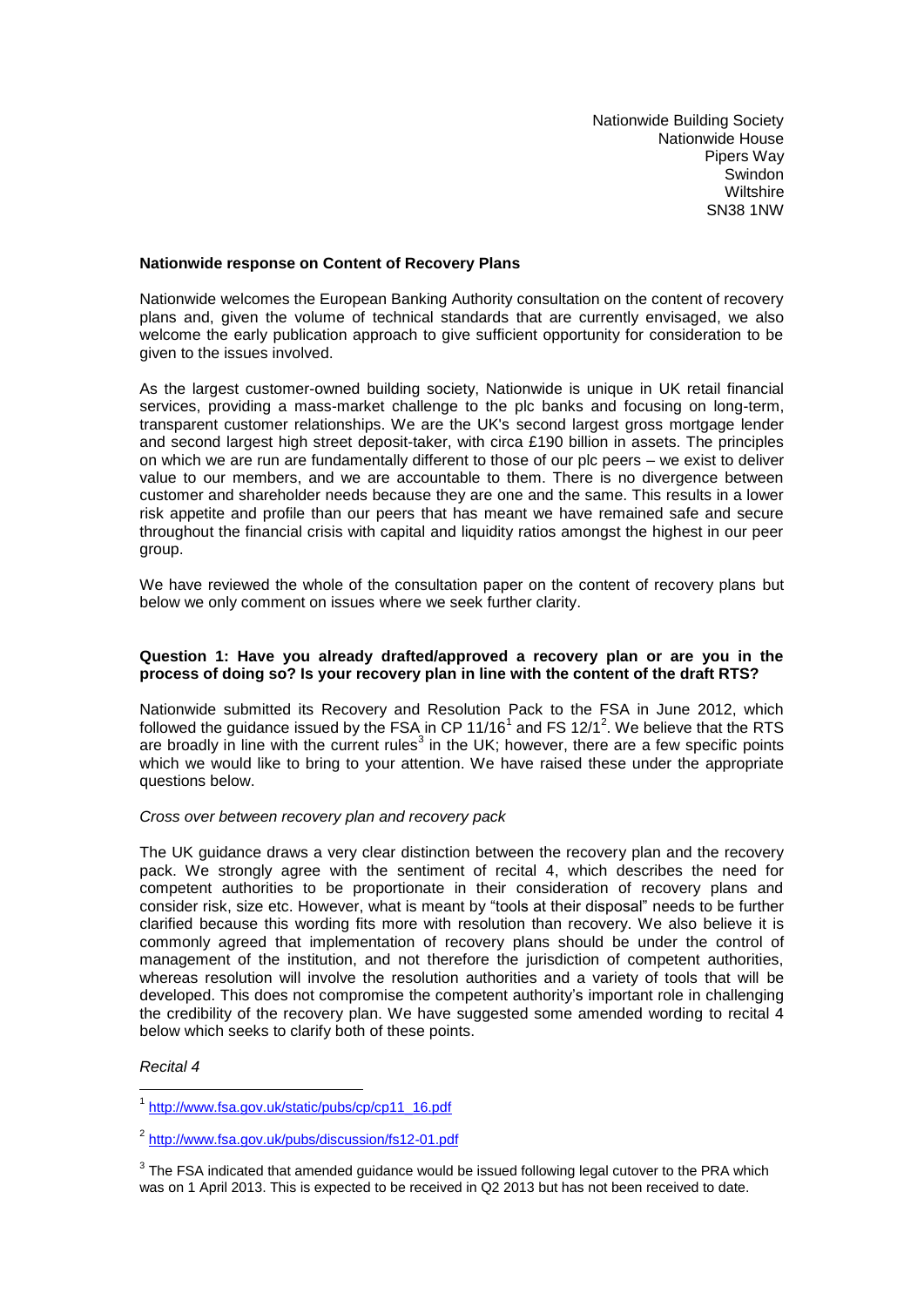*In line with the principle of proportionality the competent authorities should take into account the risk, size and interconnectedness of an institution or group in the context of recovery plans and when using the different tools at their disposal, making sure that the recovery plans for the institution or group are capable of being implemented in an appropriate way.* 

#### **Question 3: Please provide your view on the indicators and escalation process as stipulated in the draft RTS under Articles 2(2)(a) and 5(c), and on the other governance arrangements provided for by Article 5?**

We strongly support the commentary in recital 6 that indicators should not automatically activate a specific recovery measure, but that they should stimulate debate both internally and also with the competent authority about whether it is necessary to activate the recovery plan.

We would like to clarify whether the indicators in article 2 still envisage a series of early warning indicators and separate recovery triggers as was described on page 10 of the EBA discussion paper on a template for recovery plans<sup>4</sup>. This would be consistent with our existing recovery plan and we would support this approach.

In our experience quantitative indicators e.g. profit, capital and liquidity as described in article 5(c)(2) are easier to monitor than qualitative indicators however some of the latter indicators with the added protection of flexibility may also add to the overall trigger framework. We are less clear about what you mean by risk profile and think it would be helpful if the type of indicators which might be considered here is made clear.

We broadly agree with the Governance process as set out in the standard, with the possible exception of the requirement for a description of management information systems (Article 5(d)) which is more appropriate in the resolution pack. We don't have any particular concerns or comments regarding question 4 either.

# **Question 5 Please provide your views on the requirements for the description of the institution or group, as stipulated by the strategic analysis in the draft RTS under Article 6(3)**

Our comments in this section also refer to recital 7. We believe that the vast majority of the first part of the strategic analysis found in article 6(3) in the current UK guidance can be found in the resolution sections which as we mentioned above are separate from the recovery sections. We don't think there is a big gap in the content proposed in the RTS when compared to the existing UK requirements. We would argue that it is more appropriate in the resolution pack. Management already have this information to hand because they work in the business, and ultimately are responsible for the recovery plan. It is the resolution pack that needs to contain this information in order to inform the resolution authority's decision on resolution for a particular institution.

The Key Attributes references to strategic analysis are very limited. On page 33 in the recovery plan section it is clear that strategic options refer to a list of possible executable options. The references to 'strategic' on pages 28 and 38 clearly refer to resolution, and whilst we acknowledge that the remaining two references on pages 36-37 talk in a context of both recovery and resolution, we cannot see the merit in the amount of duplication this will create. We would argue that restricting the strategic analysis as described in the whole of subparagraph 3 of article 6 to the resolution pack would be more in line with the current FS 12/1 in the UK and therefore it could be deleted from these standards along with para 2(a). We also note the reference to 'critical functions' in section A of the annex to the EU directive,

 $\frac{1}{4}$ 

[http://www.eba.europa.eu/cebs/media/Publications/Discussion%20Papers/DP%202012%2002/Discussi](http://www.eba.europa.eu/cebs/media/Publications/Discussion%20Papers/DP%202012%2002/Discussion-Paper-on-Template-for-Recovery-Plans.pdf) [on-Paper-on-Template-for-Recovery-Plans.pdf](http://www.eba.europa.eu/cebs/media/Publications/Discussion%20Papers/DP%202012%2002/Discussion-Paper-on-Template-for-Recovery-Plans.pdf)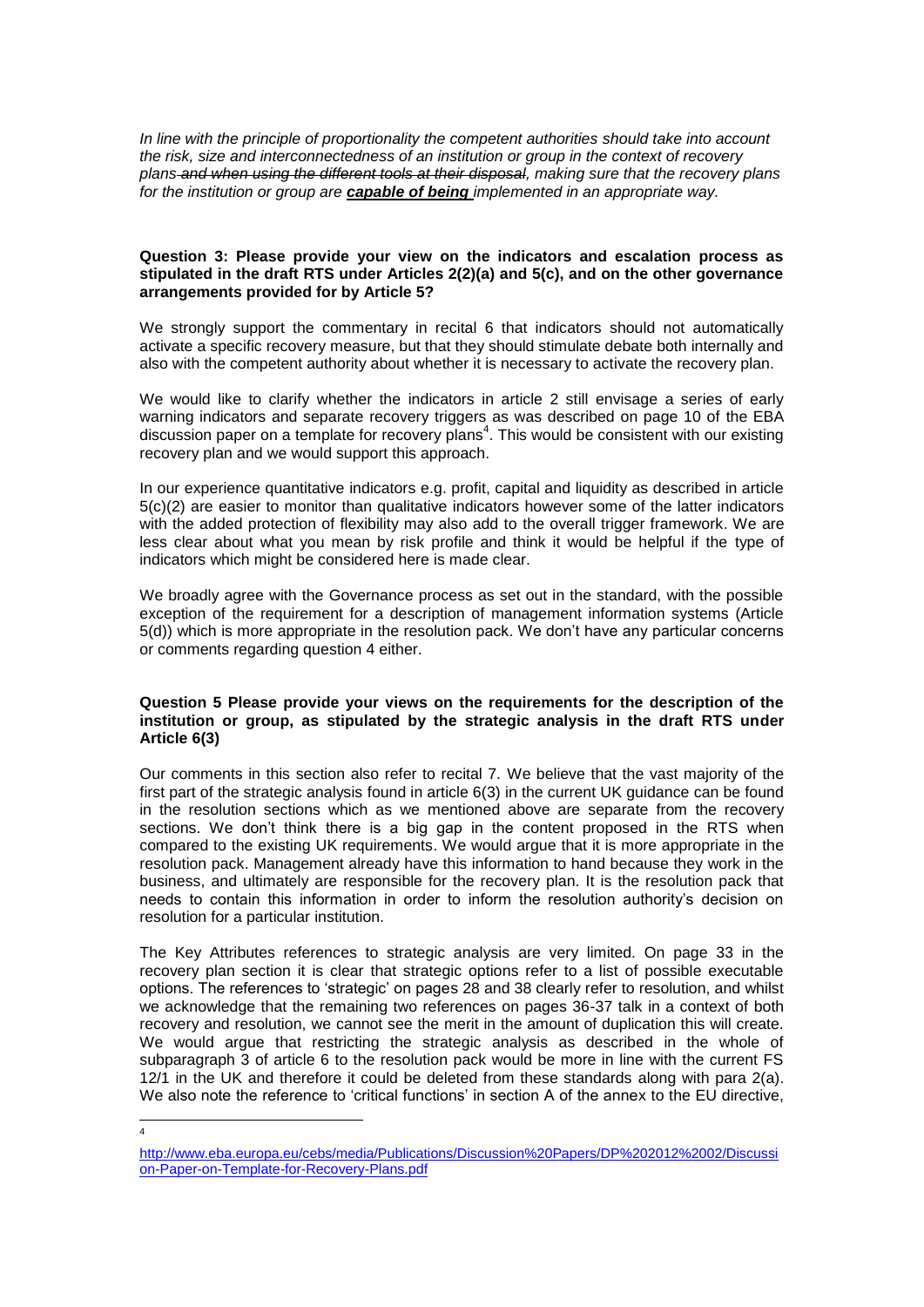however we would again argue that any description in the recovery plan should be limited to whether an individual option will have an impact on those functions. Detailed analysis of critical functions should be an issue to be considered in the resolution pack.

For the same reasons as given above recital 8 is more appropriate in the Resolution pack and could be deleted.

## **Question 6: Please provide your views on the draft requirements for the recovery options, as stipulated by the strategic analysis in the draft RTS under Article 6(4). Does this requirement comprehensively and adequately capture the different categories of recovery options that could be considered?**

Our existing approach has been to develop a suite of options that seeks to support the organisation from either a profit, capital or liquidity perspective which links to the indicators in article 5(2)(c). We do not have any concerns with any of the items listed in article 6(5)(a)(1-6), as they largely follow the requirements of section A of the annex to the EU Directive but would comment that they all would appear to ultimately seek to improve the aforementioned metrics: profit, capital and liquidity.

If article 6(5)(a) deals with the types of recovery option an institution should consider, we would suggest that article 6(5)(b) could incorporate sub paras (c) and (d) and provide a bullet point list of the types of sub heading that an institution should consider in every recovery option. Not all requirements will necessarily apply to all options so it may be worth adding the words "where relevant" to the text at the end of article 6(5)(b).

With regard to article 6(5)(c), again we would argue that this potentially starts to touch on resolution rather than recovery. We believe that many options could be exercised without causing a significant concern regarding the continuity of other operations, so if this needs to be included it should only be "where relevant". Regarding article 6(5)(d) the applicability of an option is limited to either an idiosyncratic stress or a market wide stress in the UK. We would question whether any further analysis than that is possible or desirable, because you are never going to be able to predict how an actual stress event might manifest itself nor identify which competitors may be in a similar position at that point. Consideration of an idiosyncratic stress can assume the rest of the market is likely to be willing and able to transact with the institution, whereas the market wide stress may mean that certain transactions in the market, may be less likely or impossible depending on their nature. We would encourage this article to focus purely on idiosyncratic and market wide stresses and not seek to contemplate a wider range of stress events.

## **Question 8: Please provide your views on the requirements for preparatory measures, as stipulated in the draft RTS under article 8, providing in particular your views on the question what types of preparatory arrangements or measures could or should be taken into account in the analysis of the recovery plan.**

We agree that material changes in an organisation will warrant an update of the plan, but we do wonder whether the need to describe preparatory measures as mentioned in recital 11 again starts to confuse the boundary between recovery and resolution. Arguably, if a recovery plan needs preparatory measures in order for it to be implemented, then it is not ready to go, and is not therefore a recovery option. We would suggest that it may be more appropriate to discuss preparatory measures in the context of resolution e.g. in removing barriers to resolution as described in Module 6 of the existing UK guidance and delete the references in this RTS.